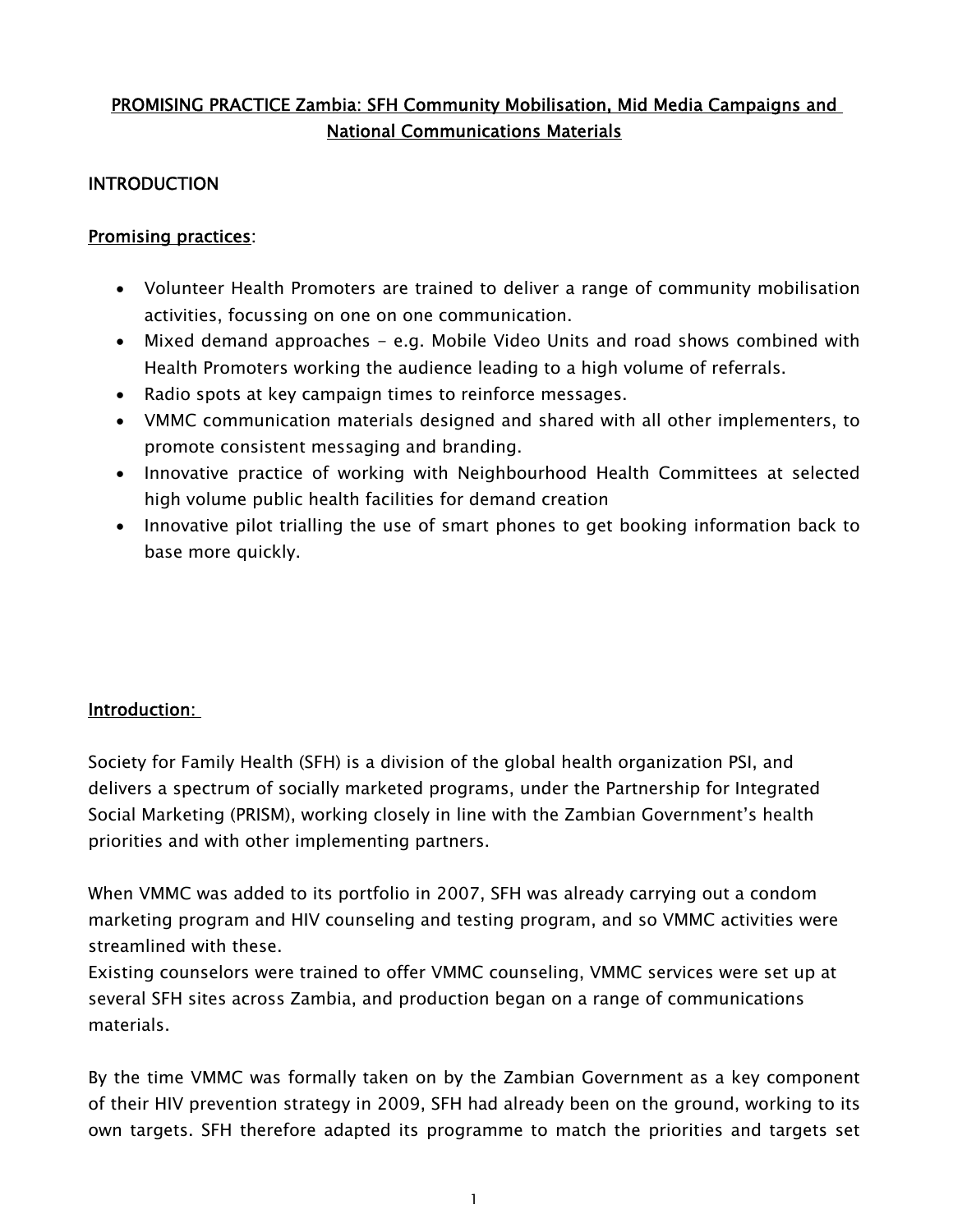out in the National Voluntary Medical Male Circumcision Communication and Advocacy Strategy, which sets out the MOH's commitment to scaling up the delivery of VMMC, and outlines the target groups for the campaign, as well as the national target of circumcising 1.9 million men and boys by 2015.

SFH is one of the key national implementers, and works in collaboration with other implementers to co-ordinate activities as part of the Zambia VMMC Technical Working Group. SFH offers particular expertise to the TWG's communications sub-committee, supplying other implementers with communications materials they have developed, and steering publicity and communications for the National MC month campaigns.

SFH operates at both government centres and from eight of its own "Outreach hubs" in Lusaka province and the regional provinces of Northwestern, Southern, Eastern, Northern, Mongu and Copperbelt.

SFH has a large demand creation component, that encompasses mass media, mid media and interpersonal communications (IPC). At central level, the program has a Marketing Manager, overseeing all mass media interventions. The Interpersonal Communications Manager oversees all IPC program. At regional level, Communications Coordinators give oversight to IPC officers. IPC Officers are full time staff employed in the region to create demand for products and services. Each IPC officer co-ordinates a number of Health Promoters (volunteers). SFH also works with sub-partners, organisations who assist in delivering a mix of interpersonal communication, advocacy, and community mobilization activities at facilities and at national events, and local media in the form of radio spots and mobile video to publicize the service and its benefits.

SFH recognizes the challenge of reaching "older men" and getting them into services. As a result much of its demand creation has focussed on where to reach older men, and SFH has also initiated some moonlight service trialled in Chachacha and YWCA sites, especially for working men who find it difficult to attend during the working week, or on weekends when they have family commitments.

As well as VMMC delivery and demand creation, SFH's other health work includes wider HIV/AIDS prevention, reproductive health, malaria prevention and safe water.

# Target groups

 Men in the broad target group of sexually active males, aged 15-49 years, as outlined in the Zambian National Communications and Advocacy Strategy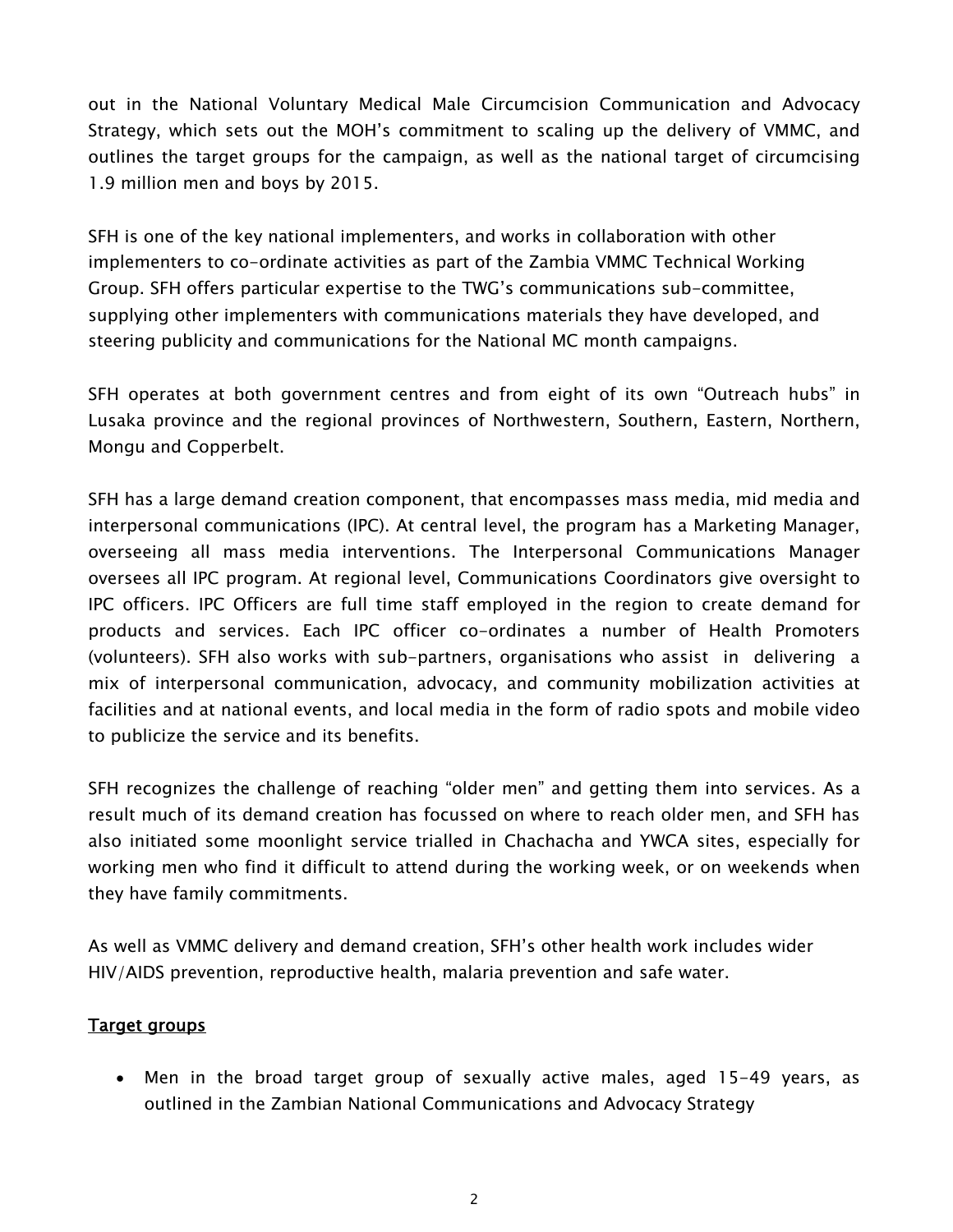- In addition, every year SFH creates a "delta", a marketing tool in which it segments further the target group of the population for that year. E.g. for the A Man Who Cares campaign in 2010, they targeted 18-29 year old men.
- Currently SFH is focussing on the 'older men' age group for the August 2013 "National MC Month" campaign.
- Women are an important audience for SFH teams, who can reach wives, girlfriends and mothers through their other health programs and through community mobilisation activities, especially at events and through mobile cinema. The "man who cares campaign" features an advert specifically for women.

# Scale and scope

SFH currently operates in seven provinces and 21 districts. It has significantly scaled up demand creation activities over the last year through the deployment of more HPs to delivering outreach community mobilisation around MOH sites and in harder to reach areas in its six regional hubs.

Previous to employing HPs, demand creation activities were carried out by just one Communications Assistant in each of the hubs. SFH estimates that each HP can speak to five people during their half day working, so multiplying that by the number of HPs per site (ten) and the number of sites (six) means SFH's "reach" on the ground has increased substantially in the last 18 months. SFH has looked at the numbers of referrals via HP's and calculated that for every three people reached, one will turn up for the service.

SFH is currently investing a further scale up of HP activities through a pilot program it is running in a high density area in Lusaka. The program is designed to create a lot of "hype" in an area through roadshows which feature drama, music, and quizzes with prizes for winners. The HPs will use this backdrop to make bookings and plan visits to surrounding areas.

# Organizations involved

# Lead

• SFH (PSI) Zambia

# Funding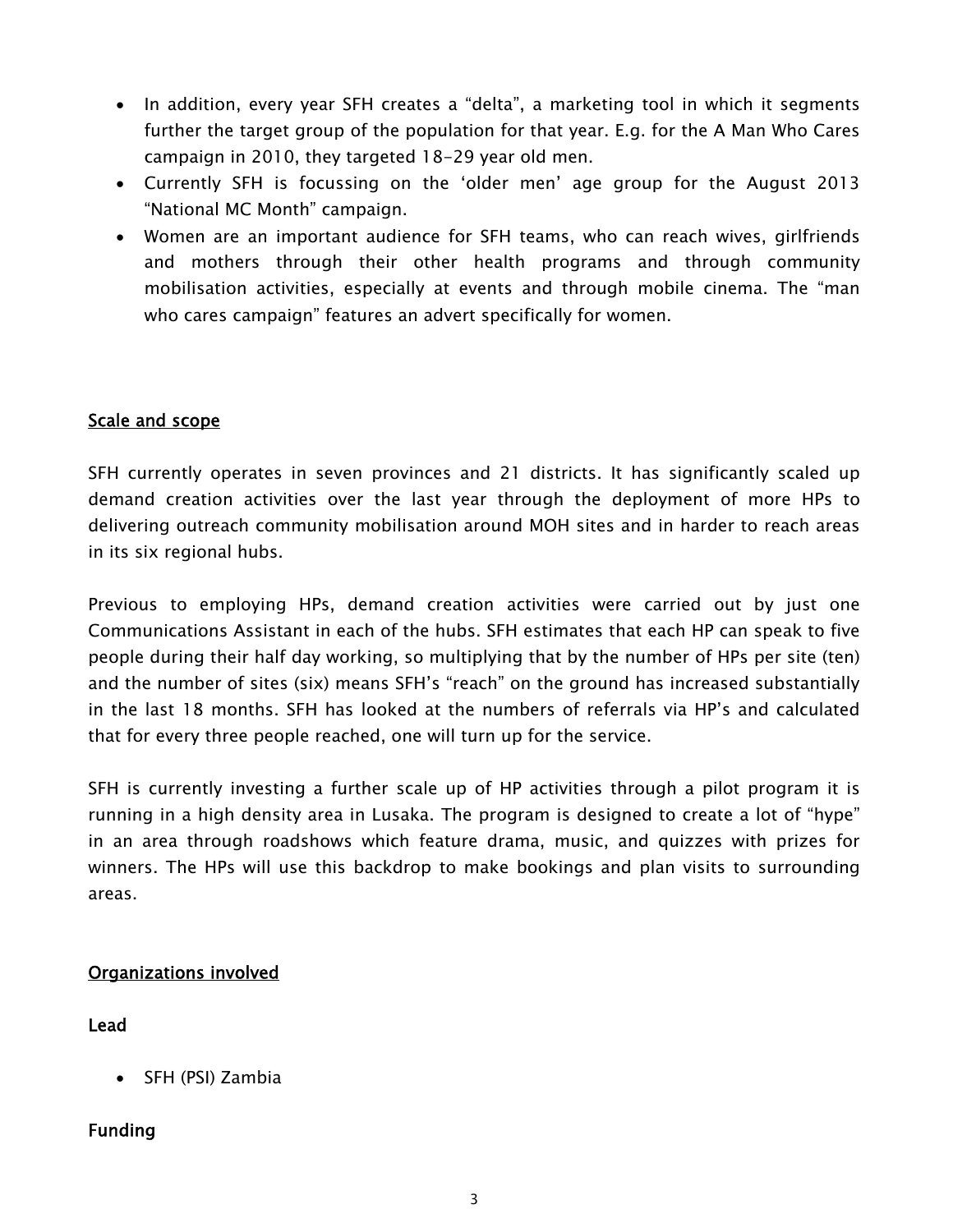USAID (60%), BMGF (40%)

# Other partners

- Marie Stopes International (MSI) has been subcontracted to deliver a component of the demand creation activities and VMMC procedures under the Male Circumcision Partnership funded by B&MGF. Jhpiego and Population Council are also partners in the MCP.
- SFH works closely with Communications Support for Health (CSH) on communication materials and broadcasts, and supplies materials to the majority of implementing partners in the Zambia VMMC Technical Working Group.
- SFH has brokered agreements with a number of partner radio stations to deliver broadcast media spots.
- SFH has also partnered with CHAMP to deliver the free HIV/AIDS 990 helpline.

# Who is carrying out demand creation activities?

• Society for Family Health, health promoters (HPs), volunteers, CHAMP counsellors.

# VMMC ACTIVITIES

# VMMC activities

SFH currently provides VMMC at both government clinics and six of its own static sites. SFH also conducts its own formative research into HIV / VMMC and designs and supplies communication materials for both its own programs and the other Zambian implementers (posters, flip charts, flyers and booklets).

SFH is heavily involved in demand creation activities for VMMC, which are spread across the three "tiers" of communications - Mass Media (national TV and radio), Mid Media (community radio, mobile video units and community events) and community mobilization using Interpersonal Communications.

SFH's Mass Media activities centre around Zambia MC Month. This document will focus on the mid media and interpersonal communication elements of SFH's strategy, as these appear to be having the most promising results and are certainly where SFH has decided to focus its efforts as a result of its research.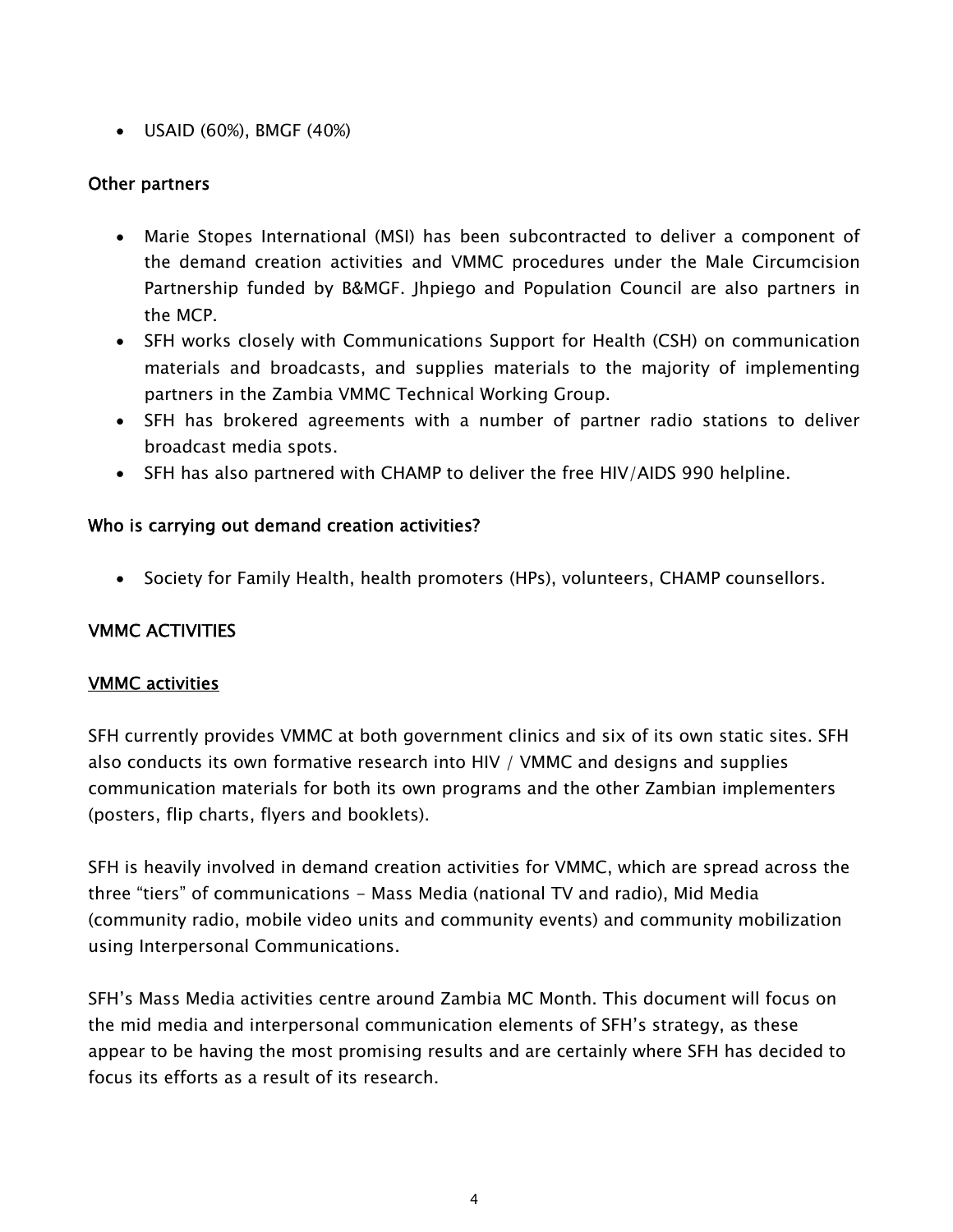# THE APPROACH TO DEMAND CREATION

### The approach to Demand Creation:

### Key message(s)

- SFH's outputs whether radio, materials or Health Promoter dialogue, center on practical steps - informing people of where exactly their clinic is and how / when to access it.
- SFH places great emphasis on the interactive ability of Health Promoters (HP's), to be able to tailor their responses, answer queries and give detailed practical information suited to a person's individual needs. Most HPs are also "satisfied clients" who have had VMMC and so can talk positively and knowledgeably about their experience to enhance the credibility of the message.
- In 2010 SFH was tasked with creating the tagline for Zambia's first national VMMC Campaign, "A Man Who Cares". For the last three years, this has been the message used on all branded materials, with the aim of appealing to the emotions and integrity of the modern Zambian man.
- This year SFH has refreshed the campaign's key message to the tagline "Take the Step". SFH conducted a research study, using a mood-board to test out several different tag-lines with a mixture of circumcised and uncircumcised men. The feedback was that the emotion needed to be a strong and positive one, and so "Take the Step" resonated across all age groups as indicating a man is brave and bold to take the step to go for VMMC. Group feedback was that it was true that every man "cares" but they still need to take the step to put their caring into practice. Reprinting of materials should be completed in time for use in the national August VMMC Month campaign.

# Type of intervention

SFH employs Health Promoters to carry out the majority of its demand creation activities. Counsellors across its programs advise clients about VMMC and give out booklets, leaflets and condoms

CHAMP counsellors deliver advice on HIV prevention and VMMC via the 990 hotline service.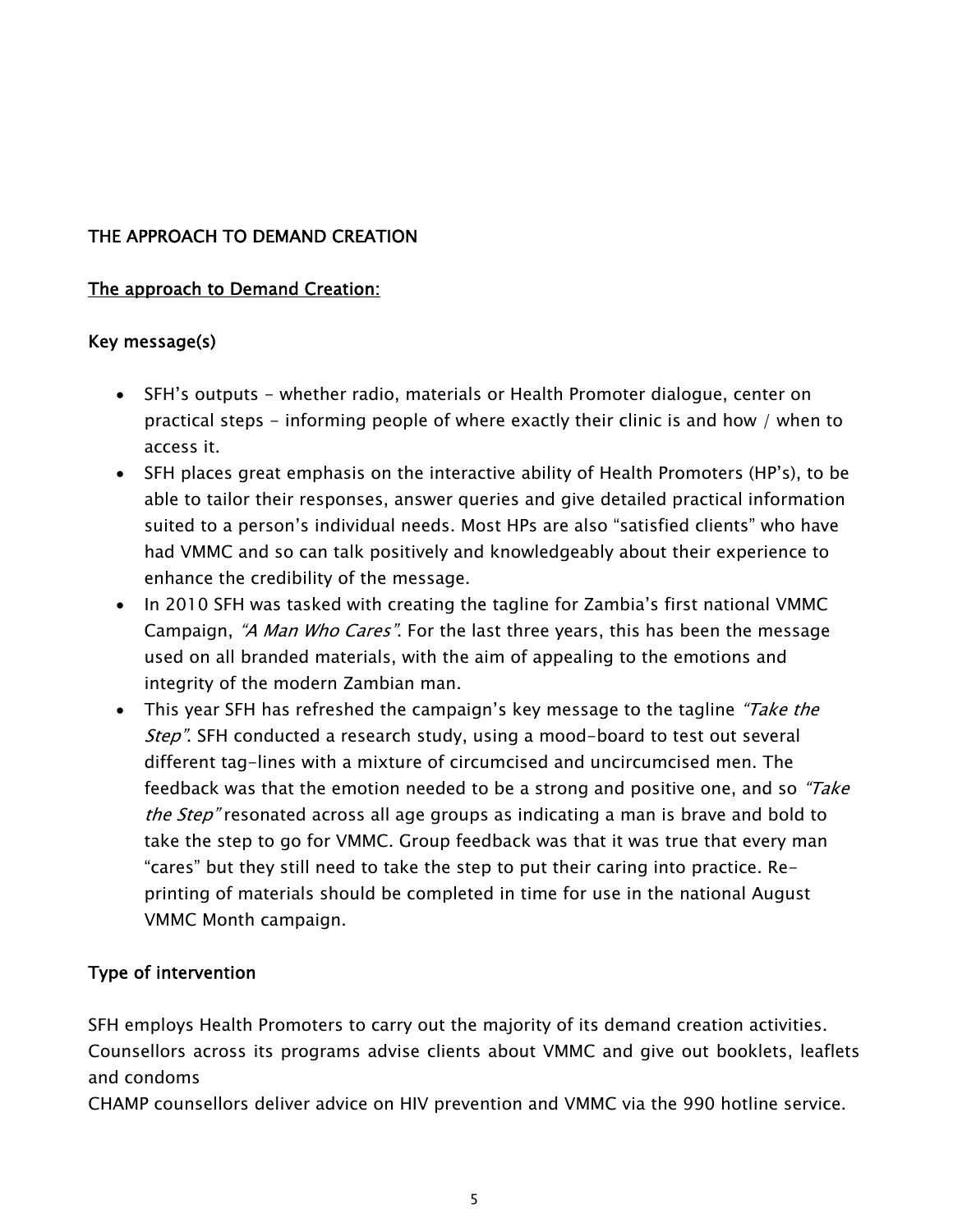# Rationale

- SFH has adopted the 'Education Through Listening' behaviour change theory by Bobbie Person that uses a combination of motivation theory and stages of behaviour change to respond to individual barriers.
- In 2009 SFH conducted a TRAC Study to inform the program, looking at what Zambian men know about VMMC.
- Face to face individual interviews were conducted and male respondents, aged 16- 35, were randomly sampled from households in five provinces of Zambia including Lusaka, Eastern, Copperbelt, Southern and North-Western provinces, where SFH is conducting or planning on conducting VMMC interventions.
- The results were that respondents were almost universally aware of VMMC (possibly due to their exposure to mass media), but only 22% of the non-circumcised population had taken steps towards going for VMMC.
- The TRAC 2010 Study sought to tease out the data further, looking at and what point men are at in the decision making process for VMMC. The result was that 22% of respondents were in the "preparing" stage, 30% in the "thinking" stage and 57% were "aware" but not taking action.
- SFH has used this data to inform the program design, and believes that the kind of intervention required is a more personal one, to help a man move from knowing about VMMC, to positively deciding to take action.

# Overall intervention activities

Approach: Promotion of VMMC uptake through interpersonal communications, various print and mass/mid media activities using a high coverage social marketing strategy to increase access to and use of VMMC services.

SFH currently provides VMMC at both government clinics and eight of its own static sites. SFH also conducts its own formative research into HIV / VMMC and designs and supplies communication materials for both its own programs and the other Zambian implementers (posters, flip charts, flyers and booklets).

SFH is heavily involved in demand creation activities for VMMC, which are spread across the three "tiers" of communications - Mass Media (national TV and radio), Mid Media (community radio, mobile video units and community events) and community mobilization using Interpersonal Communications.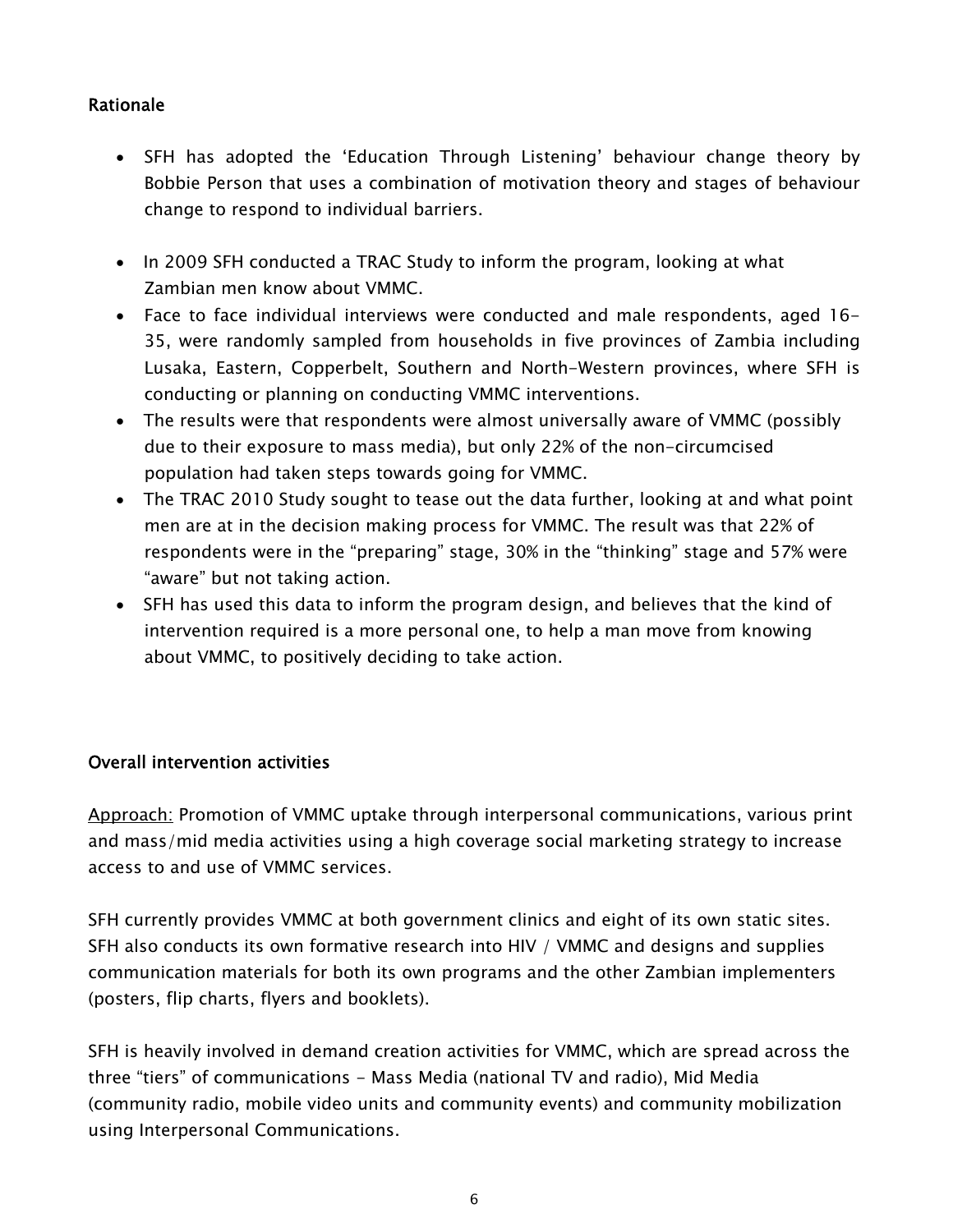SFH's Mass Media activities centre around Zambia MC Month.This document will focus on the mid media and interpersonal communication elements of SFH's strategy, as these appear to be having the most promising results and are certainly where SFH has decided to focus its efforts as a result of its research.

#### DEMAND CREATION ACTIVITIES

#### Demand Creation Activities

### 1. Community Mobilization with Health Promoters (HPs)

Health Promoters (HPs) are volunteer community mobilizers who live locally and are attached to SFH static sites and public health facilities, where they carry out a range of demand creation activities on site and in the surrounding communities. HPs were brought on board in January 2012 to extend SFH's reach "on the ground". Previously each SFH site just had one Communications Coordinator doing all that area's demand creation, and so their ability to mobilize big numbers was very limited. The Communication Coordinator currently manages overall IPC activities, with the help of a Communications Assistant, who works both in the office and with the HPs in the field. As well as demand creation for the SFH static sites in Lusaka, Livingstone, Kitwe, Kasama, Solwezi, Chipata and Mongu, the work of HPs has been extended to carry out demand creation in and around their local MOH public health facilities. Their work is closely coordinated by each region's Communications Assistant, who uses the site plans for each district to work out when and where to post the HPs. Normally HPs are sent as an advance party one or two days before the VMMC service is being delivered, or sometimes even on the morning of VMMC clinics being available, depending on the uptake at each site. Recruitment of HPs in public health facilities is done in close collaboration with head sisters and managers at public health facilities and members of neighbourhood health committees. SFH's regional Communications Assistants work with these contacts to identify the "hard workers" of the community, who are then approached and invited to apply for the role, and if successful at that stage, attend an interview.

At SFH static sites, HPs are selected in close consultation with opinion leaders in the community where their live. These include civic and religious leaders.

#### a) Criteria for HP selection includes: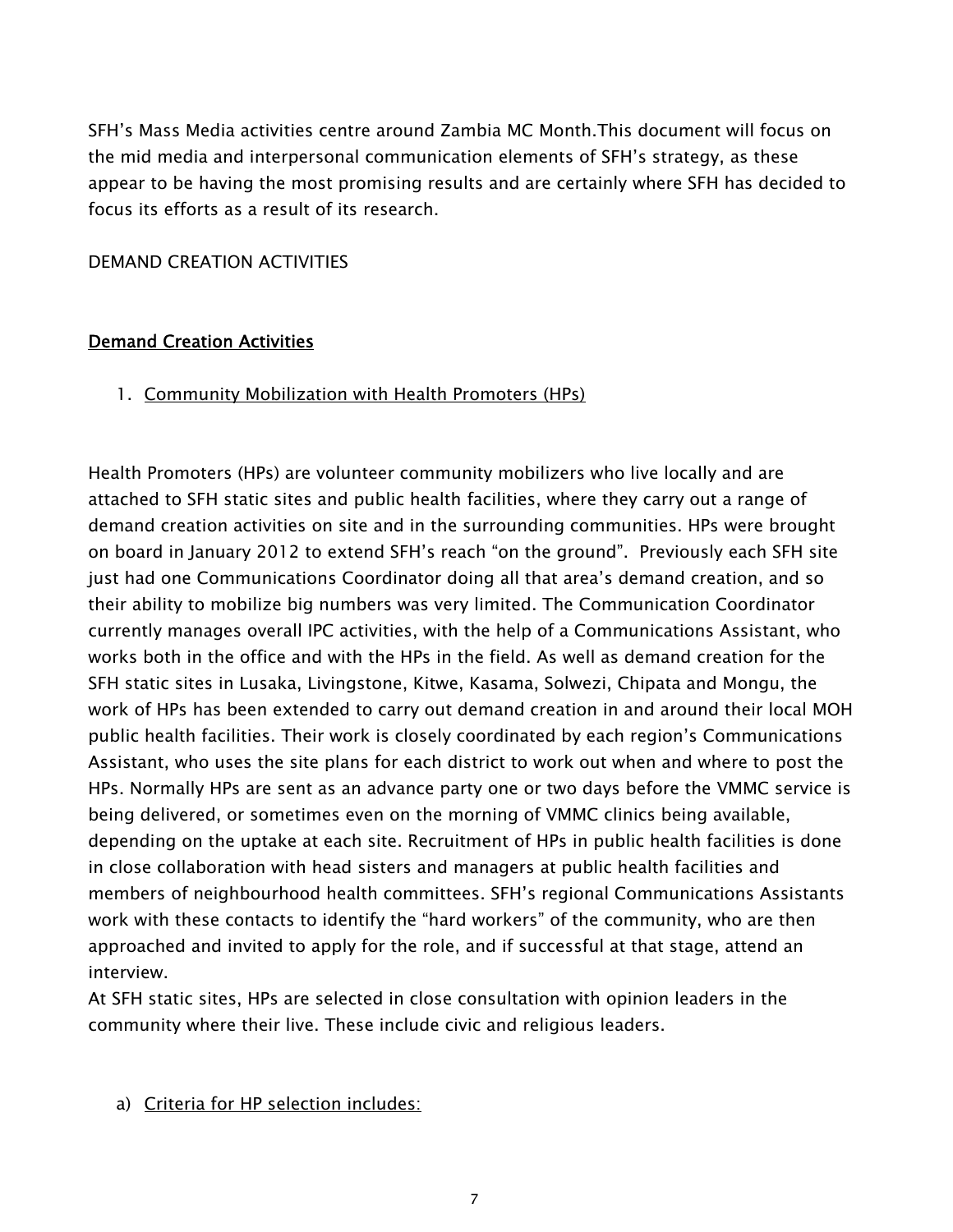- *Age*: HPs must be above 18. SFH likes to get a mix of age groups and experiences. Some recruits have been 45 and above, which has been helpful when working with older peer groups.
- *Experience of community work:* HPs would preferably already be attached to public facilities and have basic knowledge of the subject area.
- Grade 9 education/communication skills: a minimum of basic education is useful to be able to use the communication materials and communicate in public skilfully.
- Presentable: it is important the HP is well presented and inspires confidence in the people they meet.
- Lives in the community: someone with local connections and is respected will be more effective.
- *Speaks local languages:* this is crucial for local communities to be able to connect with them.
- Male/female balance: in the beginning SFH took on more men than women, but have seen the benefits of sending out a mixed group, so the balance is roughly 3:2 men to women.
- There is an emphasis on men who have had VMMC or are willing to have the *procedure:* so that HPs can talk to clients with knowledge and credibility based on experience.

# b) HP Training and monitoring

SFH has formulated a two and a half day training plan, which combines a study of community mobilisation methodologies with scientific facts and cultural considerations around VMMC.

On the last day of training, HPs are sent out to the field to do practical activities they are encouraged to engage with members of the public and to try to experiment with what they have learnt. They then re-group to discuss the challenges they encountered, and to evaluate what could have been done better. The Communications Assistant at each regional site moves around the activity sites and supervises and monitors the HPs on a frequent basis. The Communications Assistant will also take part in demand creation and advocacy exercises. HPs work on the ground in pairs or groups of three or four and so each HP group also has a team leader nominated among them, who organises the team on the ground and liaises with the Communications Assistant on a daily basis. During training, one particularly innovative technique used in Livingstone encourages the HPs to use their voice or instruments to make small jingles and funny songs about VMMC, which can be performed to "break the ice" at events rather than going straight in with the hard sell. The team has found it is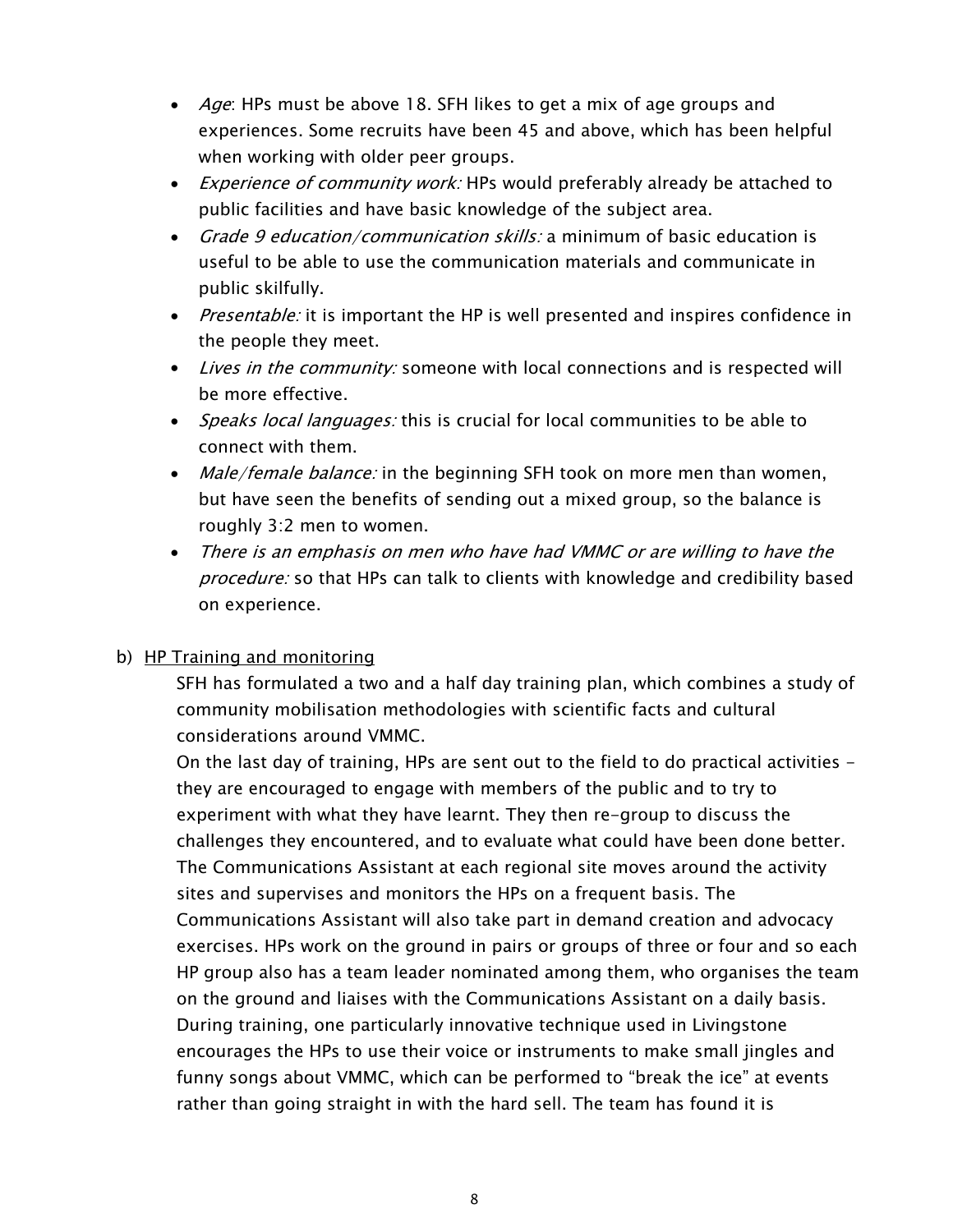particularly useful at roadshows or events to make it fun, and get people interested.

The Communications Assistant in Livingstone is also a big advocate of on the job feedback, making sure learning doesn't stop once the training course has finished. The advantage of giving feedback on the spot in an informal way is that it feels like a coaching exercise rather than an examination. HPs are also encouraged to come to the facilities to speak to the health managers if they have any questions they don't understand or can't answer. This is especially the case with medical / technical questions, such as, how many jabs does the man receive/ how is the operation done/ how is pain managed/ how do you control bleeding? If the question is very sensitive HPs are also encouraged to refer the client to a counsellor or provider for more help.

#### c) Motivation and Incentives

HPs are volunteers but are paid an allowance. As set out by Zambian labour law, there is a minimum standard allowance of 20 kwacha per day (about \$4 USD). No other formal benefits or incentives are being offered to the HPs yet, but this is something SFH are looking carefully into. SFH acknowledges that it is sometimes hard to keep the HPs motivated and retained long term.

The team have noticed for example, in Chipata in Eastern Province, that the dropout rate is high, and they suspect this is because the allowance is unsustainable. SFH would like to investigate how to retain HPs for longer, as from their experience, the longer a HP stays in the job, the more effective they become. As they are volunteers, HPs don't work full time, but do on average 22 days in a calendar month, and work five hours per day, usually in the morning. If they exceed five hours due to travel or hold ups, SFH provide them with lunch.

SFH recognises that keeping their HPs motivated and retained long-term is a challenge, and so recently embarked on an "Incentives" pilot in Lusaka and Livingstone, testing out an incentives package and points system to see what will work best for the HPs. This is still in its early stages but one area tested will be the offer of professional training, e.g. top achievers get offered a counselling training course or similar, so they can develop their career path as part of their role. SFH will scale this up across sites if it proves successful.

#### d) HP Regular Demand Creation Activities

On a day to day basis small groups of HPs will be sent out to different areas within their district where they will conduct a mix of small group sessions, one on one talks, putting up posters, flyering and announcements using a public address system. They use flip charts and discussion guides created by SFH to conduct the small group sessions.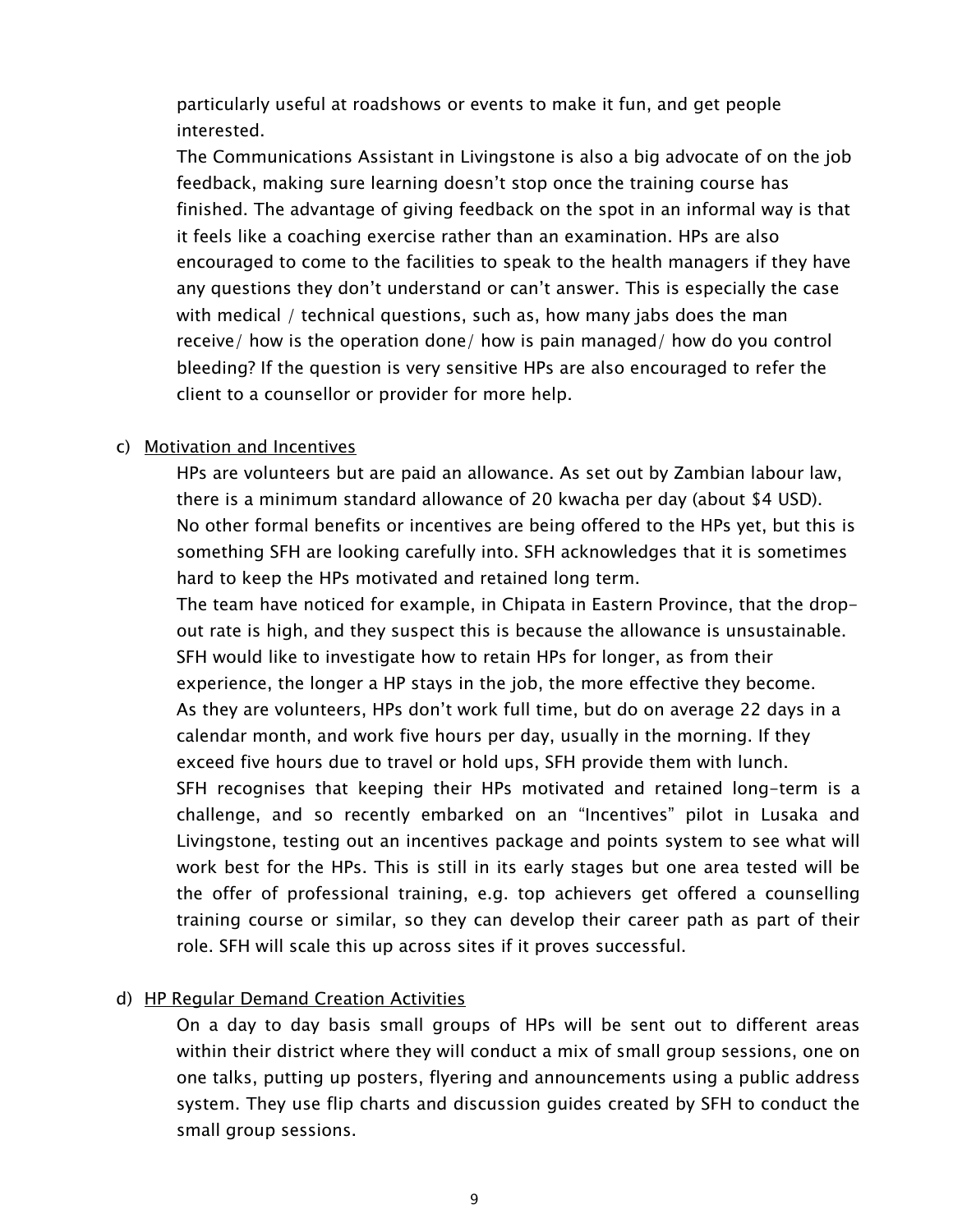Often HPs will nominate an area - be it near a cluster of shops or school and go in a small group to set out a "VMMC station" with a small tent, table, banners and other visual materials. This greatly assists in both attracting people to talk to them (who approach out of curiosity) and being able to use a range of materials to explain facts to people, depending on their question or concern. This has been particularly the case when men are afraid of their penis being made "shorter", and so HPs use the penile models to show how the foreskin layer is removed.

HP's are dressed in the black MC campaign t-shirts and also wear arm bands - all visual aids which help people identify with the campaign, recognise them in the community and come across as credible and authoritative.

As HPs are community based, they are always looking to identify new locations and advice from peers on where to try next. SFH have realised that positioning them in their local areas and doing work with their immediate area is just as beneficial as posting them at and around fixed sites.

Local activities are done within 5-10kms reach of public health facilities or SFH sites. The HPs know what day services and so turn up to provided demand creation just before or on these days.

Long distance or outreach requires more planning, as the logistics for getting to remoter areas are more complicated. Normally the Communications Assistants will go to a site in advance work for one or two days, before being joined by the HPs.

#### e) Making Referrals

HPs are equipped with a referral sheet, or booking form onto which they can record key details about the client and when they want to go for their procedure. After each mobilising session, HPs complete these details and the booking form gets given to their supervisor, the Communications Assistant, who takes that day's referrals to the clinic to process. The Communications Assistant then crosschecks the names on the forms with the names of the clients when they register at reception.

HPs are also given printed referral cards to hand out, however SFH has found they have not always been a success, as people would lose them, miss referrals or show up without their referral card. This was possibly due to the fact that making the decision to come for VMMC may take a while, so the likelihood of losing or forgetting the referral card was high.

SFH relies primarily on the referral sheet, which is transferred into their central database, as the best way of keeping in contact with clients and setting up their procedure date.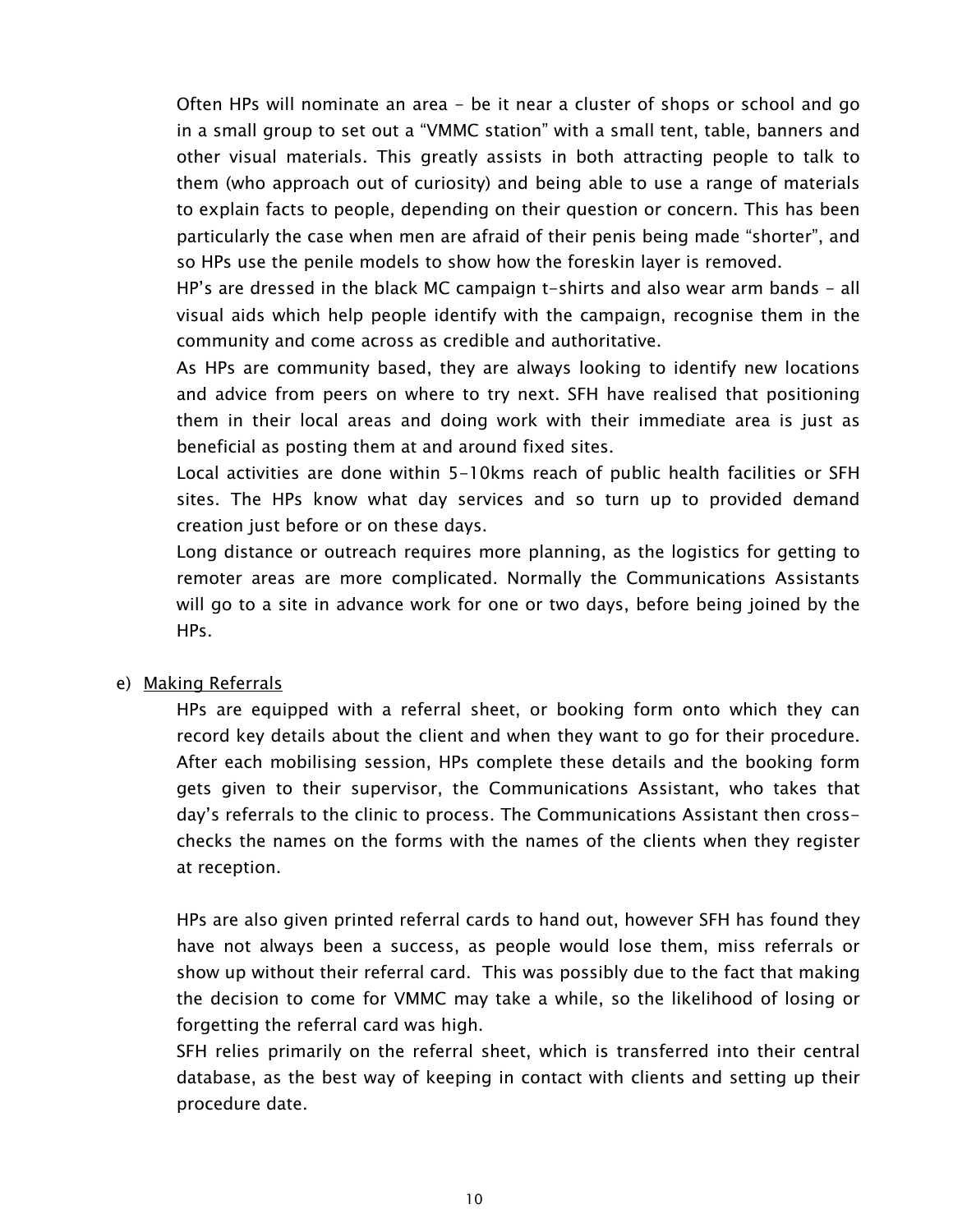This data sheet contains all the information SFH needs to follow up with the client - their name, age, address, date of booking, which clinic they'd prefer site to go to. SFH have modified the sheet to include a section that allows the clinic to include details of their contact with the client - e.g. they often call the client to see if they intend to come or make sure they got the service.

### Case study: Livingstone Smart Phone pilot

SFH ran a "smart phone" pilot for three months in January- March 2013, in order to see whether HPs work could be made more efficient by use of smart phones to collect and send data from the field.

HPs were provided with smart phones which had been equipped with software similar to the paper booking form, and asked to record all client details and make bookings using this app.

When complete, the HP would then text the data through to a central database, which can be monitored in "real time" by managers. The data captures the number of clients a HP has spoken to, what they discussed, the duration of the conversations and where they were when they spoke.

The software is designed to record and save the data and their GPS co-ordinates, so that even if the phone is outside of reception, the data can be saved and automatically sent when the phone gets a signal.

The system means that data can be transmitted back to base faster, appointments processed, and the perils of paper being lost or damaged are mitigated. It also saves time in having to fax / transport documents and typing up.

Feedback from HPs suggested it was a very positive experience and even a motivating factor for them, having the phones and being able to transmit the data felt like an achievement and validated their efforts, as their manager can see they are in the field working. The phone also made them feel more professional as they had an impressive piece of equipment to use.

However, this process did not do away with the paper form - for completeness of the current record system, the HPs were still required to make paper notes, and SFH is looking into whether it would be possible to make the process paperless in the future.

SFH thinks the potential for the smart phone use is great  $-$  it could also be used to map where HPs have been, how many times they have been to an area, how many VMMC procedures were booked and if they should/ return to the area.

The intention is to roll out the scheme in the near future, subject to budgetary considerations, paperwork and procurement.

f) Materials and Visual Aids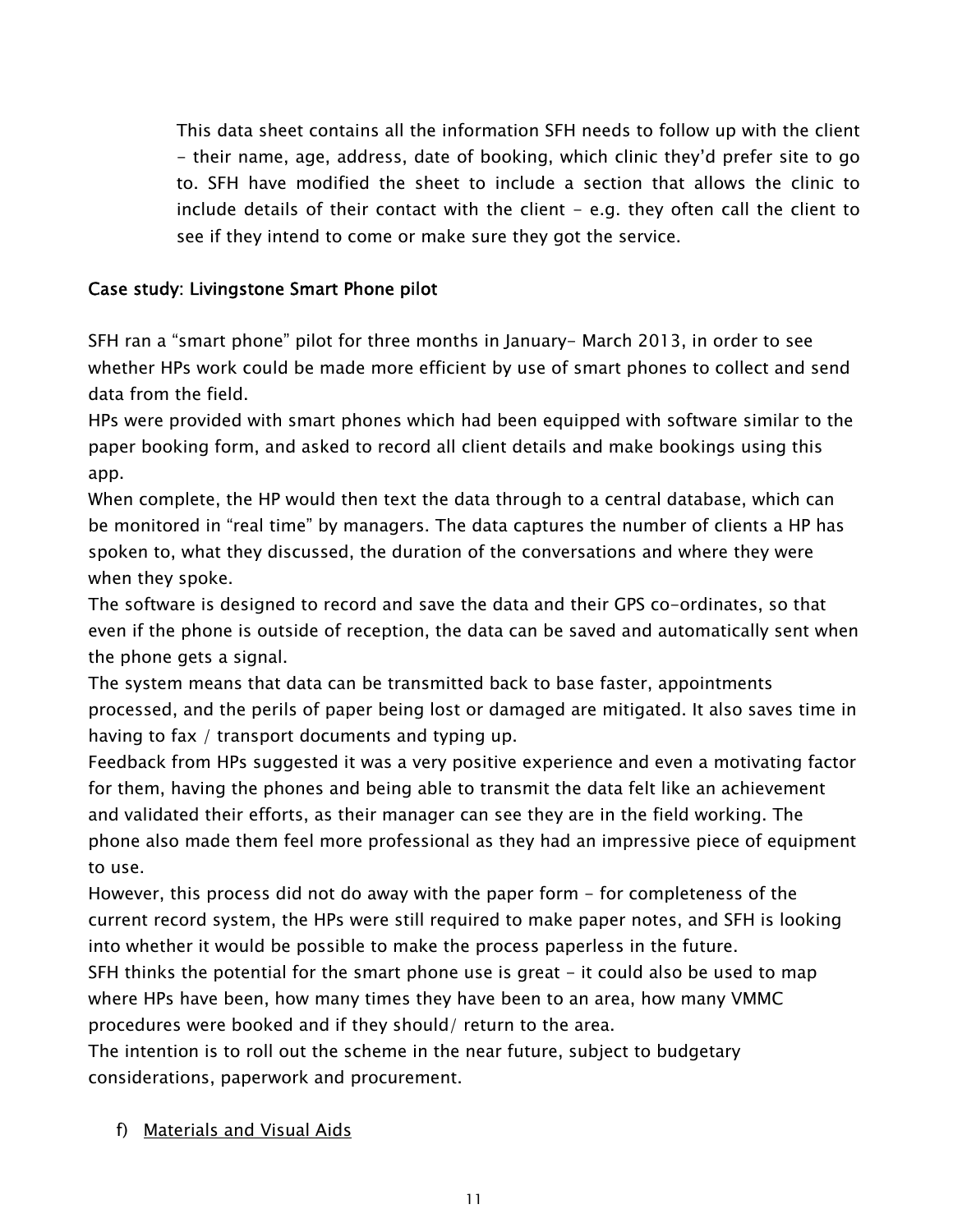When a HP goes into a community or event to do community mobilization, they go equipped with a bag of 'job aids" - a range of tools and materials to assist the process. These include VMMC discussion guides, brochures, books and flyers. The HPs also use visual aids, such as penile models and female reproductive organ models, which can be useful if people are not familiar with the scientific terms, but can see the procedure demonstrated.

#### g) National Events and "Hotspots"

As well as working in communities near to VMMC facilities, HPs are frequently sent to carry out demand creation at national and local events such as National Youth Day, and International Women's Day celebrations. The HPs also attend traditional ceremonial events - for example the Lwiindi Festival in Southern Province is one of the most well know traditional festivals, attracting people from all over the country.

The HPs take tents to the venue, set up an information desk and send team members into the crowd to engage with people, either individually or in groups.

SFH has also identified places within their site catchment areas that it calls 'hotspots' - places you are most likely to find members of the target population. These could be eating or drinking places, gyms, bus stations and taxi ranks. Groups of ten HPs which can be split into two groups of five are sent to these venues to hand out information and talk to people.

Timing can be crucial when attending some of these sites. For example when attending popular drinking places the HPs aim to be there when the men first come in mid-afternoon, while they are sober and therefore able to chat without being influenced by alcohol.

HPs will also set up stalls and do presentations at schools and wider community events.

#### h) Church and Community organisations

SFH also regularly works with church groups, some of whom invite HPs to do presentations in their Sunday program, where they can also link people up with the services. SFH is also working with community based organisations that are doing work around HIV. Some of their volunteers have joined forces with HPs to do VMMC demand creation. SFH is still ironing out if these partnerships can work long term, as some have requested payment for their time.

#### i) Saturation strategy

SFH is also experimenting with a new approach to orient communities to the VMMC campaign. When they go to new areas they are now planning to move in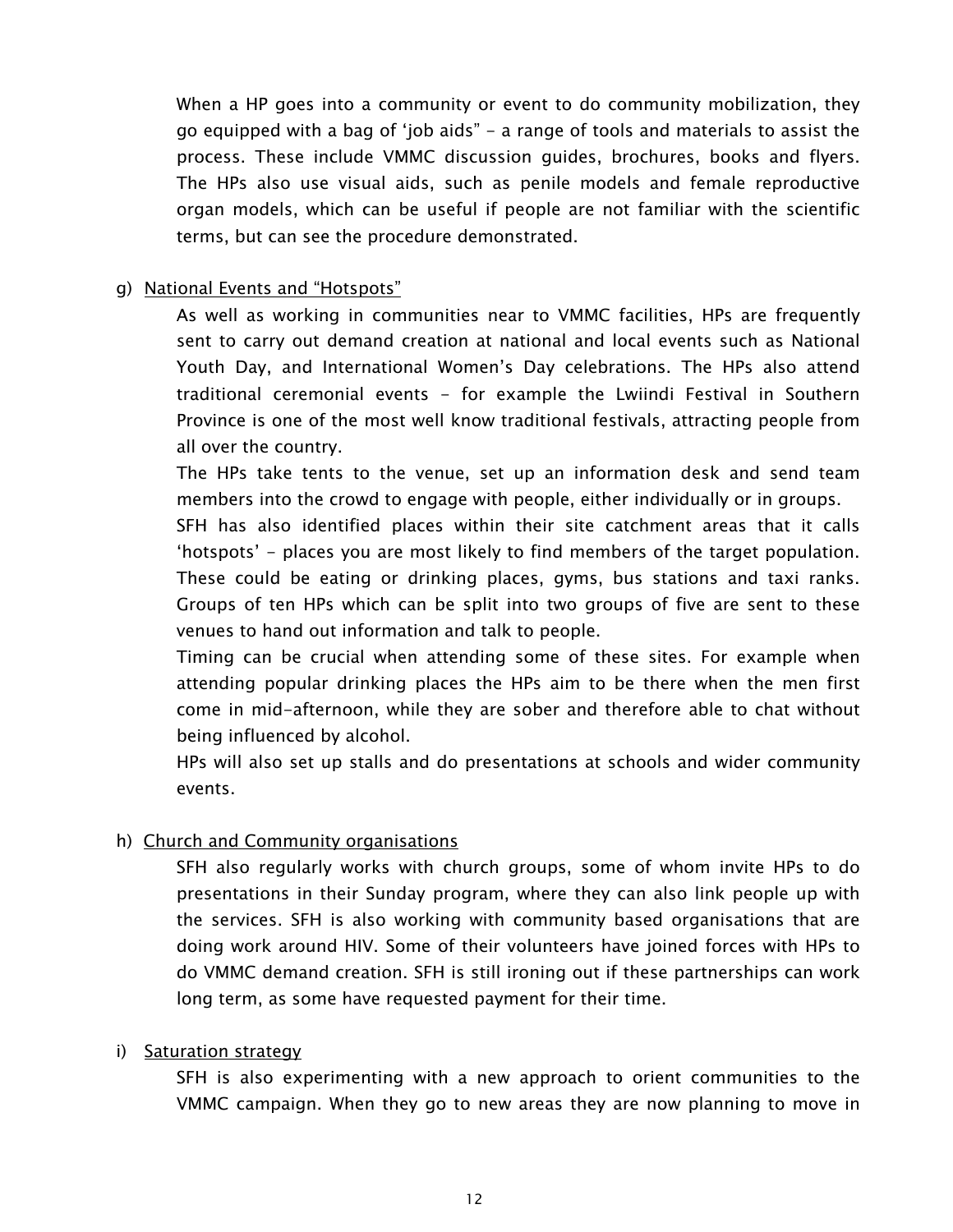with one big "launch" - a mix of intense publicity and activities where by HPs saturate the area over a couple of days. These "launches" started in July 2013.

#### j) HPs and other programs

HPs were an innovation introduced by SFH solely for the VMMC campaigns, as it felt a greater presence was needed "on the ground" to get men into clinics. They are not currently used for SFH's other health activities; however managers from other programs have taken a keen interest and are learning from the VMMC experience. The SFH Reproductive Health teams are looking at using HPs in the near future, so it might be that the HPs evolve to deliver a range of sexual and reproductive health information.

### Case Study: SFH outreach in Livingstone, Southern Province

SFH have ten HPs based at their static site in Livingstone, Southern province. This area has high HIV infection rates due to the fact it is a major tourist area and lies next to several country borders, attracting a transitory population and sex workers. Big events like the recent international tourism conference lead to a huge temporary "influx" of people into the area - delegates, vendors, press and tourists.

#### HPs in Livingstone

The HPs work in pairs for outreach and also individually in their own community. They attend MoH neighbourhood health committee meetings to do presentations on VMMC and seek out "local ambassadors" to carry the message forward. The HPs identify upcoming local events to attend, like soccer matches, new hangouts, or places to take the Mobile Video Unit.

During outreach activities they aim to make themselves as visible as possible with their tents, stalls and VMMC branded clothing.

#### Martin, Livingstone Health Promoter

Martin has been a HP for almost two years. He sees it as a challenge, and is motivated by wanting to help his community and bring them information.

The main challenge people make to him is whether VMMC "works". Some tell anecdotes of friends who have had the procedure but are sick. So Martin is careful to explain the "up to 60% protection" statistic, and urges men that they can't be careless and must use condoms. He also alerts people to other services at SFH, such as VCT and how to use condoms. STIs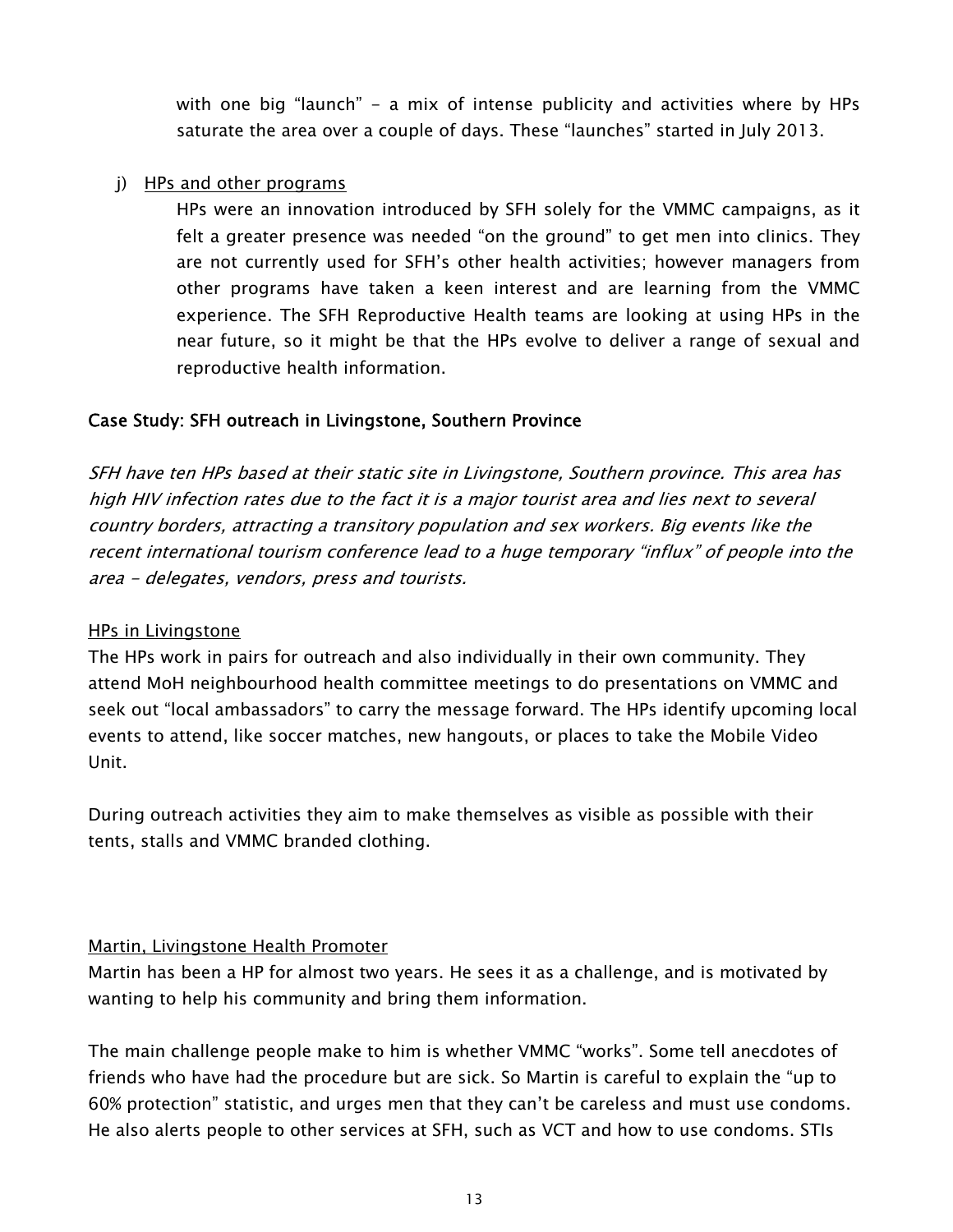are a popular topic. He says a lot of ladies have STIs but don't realise, so as a man he urges clients to go with their partner, not alone, and get treated together at the clinic.

Martin thinks the referral slips are useful as he can reassure the man that when they get to the clinic, the team will already have his information, so they don't have to waste time filling out more forms.

He estimated he gives out about 100 leaflets per day.

One challenge is how to convey the information to different age groups. Martin doesn't think he should show the penile model to young boys, or tell them in depth about the sexual health benefits, and so focuses on cleanliness and hygiene instead. When dealing with older men, the best tactic he has is asking questions of them that help him understand their viewpoint. He believes it was one of the best tools he picked up during training – not to give them all the information in one go, but try to get them to open up so they ask more questions and it becomes a sharing exercise. Some members of the crowd are inevitably just time wasters or hecklers - so Martin thinks it is important to know how to move away politely and find people who are interested to learn.

The biggest logistical challenge is the walking distances. HPs are dropped at a place and work for long hours, sometimes unable to have lunch. He would like better transport - and thinks a bike would be useful for the outreach visits.

Rita, Acting Communications Assistant in Livingstone.

Rita (pink top) is a VMMC counsellor who has stepped up to do some of the HP supervision and IPC at Livingstone's outreach sites. Every day she moves around to work with HPs at different sites and take part in the interpersonal communication exercises.

She observes how crucial the visual materials are. People like the leaflets as they can look at them during the conversation (especially if they feel shy or embarrassed) and refer to them at home later.

The main question men ask her is about healing process - when can they start having sex again? Married men find it hard to abstain, and particularly in some of the compounds, there is a perception that if a man abstains for six weeks then the wife/partner will choose to go somewhere else for sex. Therefore the HPs encourage wives to go for counseling with their husbands so they can understand why abstinence is so important.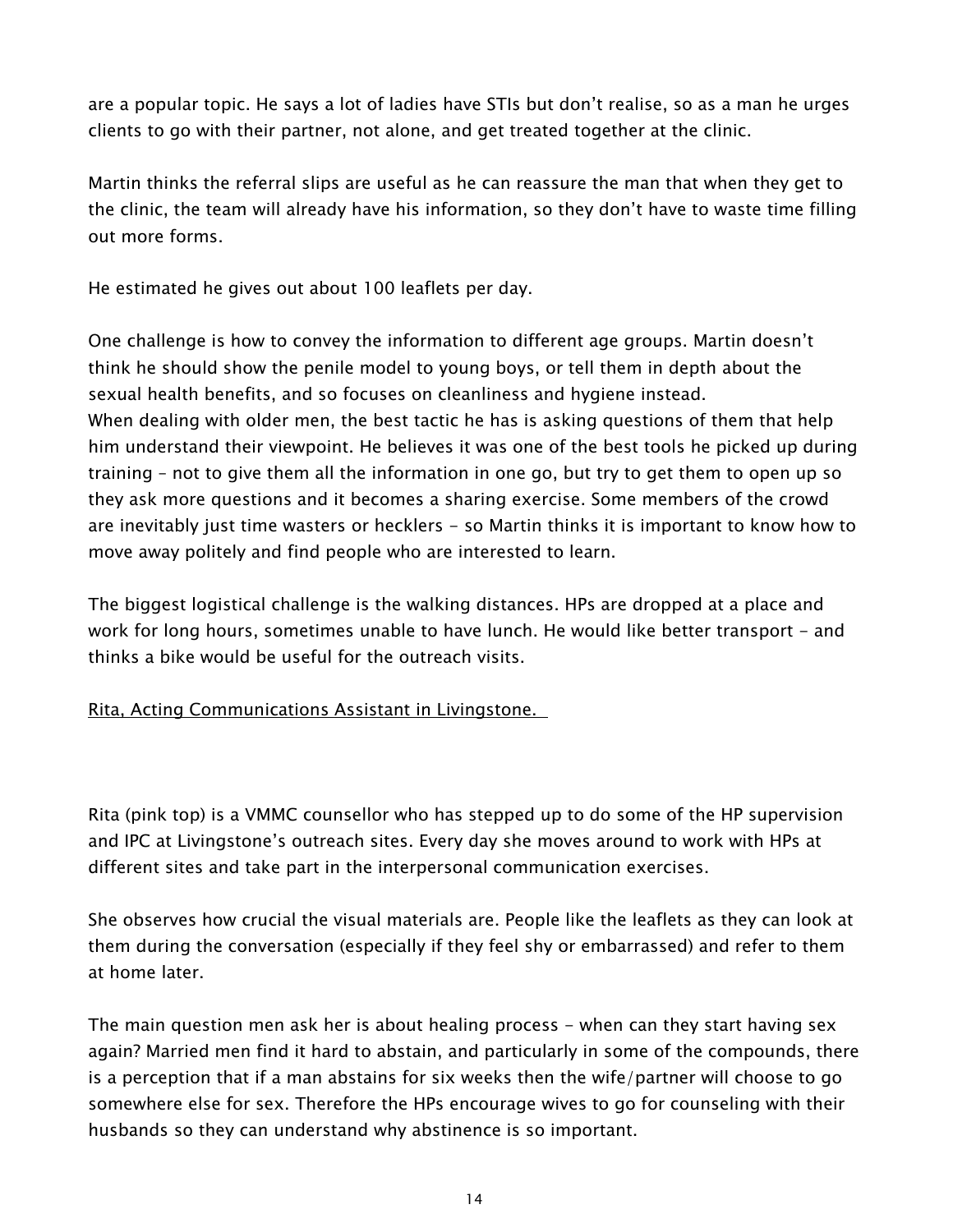People are generally really interested in the "partial prevention" statistic as there is a myth circulating that a circumcised man can never get HIV, so again the HPs are encouraged to emphasize that if you don't use condoms and / or stick to one partner, you are still at risk. The HPs use the demonstration models to explain how men and women can still get infected, and find the flip charts also useful - as these contain pictures of STIs which most people have a notable reaction to.

The HPs will speak to around 50 people per day, and on that particular morning in the Maramba district; the two HPs had successfully booked 25 men. Of these, Rita estimates half will actually turn up to the appointment, but the HPs keep on with the follow up calls to try to motivate them to attend another time.

An innovative element employed by the HPs in Livingstone is to ask prospective clients to write in a comments book at the stall, to detail what they have learnt. This gives the team a quick reference as to what has worked, and what messages have been conveyed that day.

### Libes Clinic, MoH staff perspective.

Kennedy is an MC provider (male nurse), at the Libes Clinic in Libuyu, a rural province of Livingstone.

He works closely with the SFH teams to let them know what numbers of men are attending each day, and to ask for extra help if the take-up is slow. I.e. if there are less than five clients at the service, HPs are sent out to work on local demand creation.

Libes is a small clinic and so the VMMC providers also do some counseling. Commonly asked questions include how the procedure is done, what are the side-effects, and what are the risks and benefits?

Men show most concern about the healing process and pain during the procedure, but after they've had it they often say it is not as painful as they thought - but the first injection is the worst!

When Kennedy is dealing with older men, they sometimes cite the reason for coming to the clinic is that they heard it will improve their performance, so unfortunately his team has to dispel this myth, but still alert the men to all the other benefits. Some men don't attend to get the procedure that day but just come to find out what it is about and the days the procedure is offered.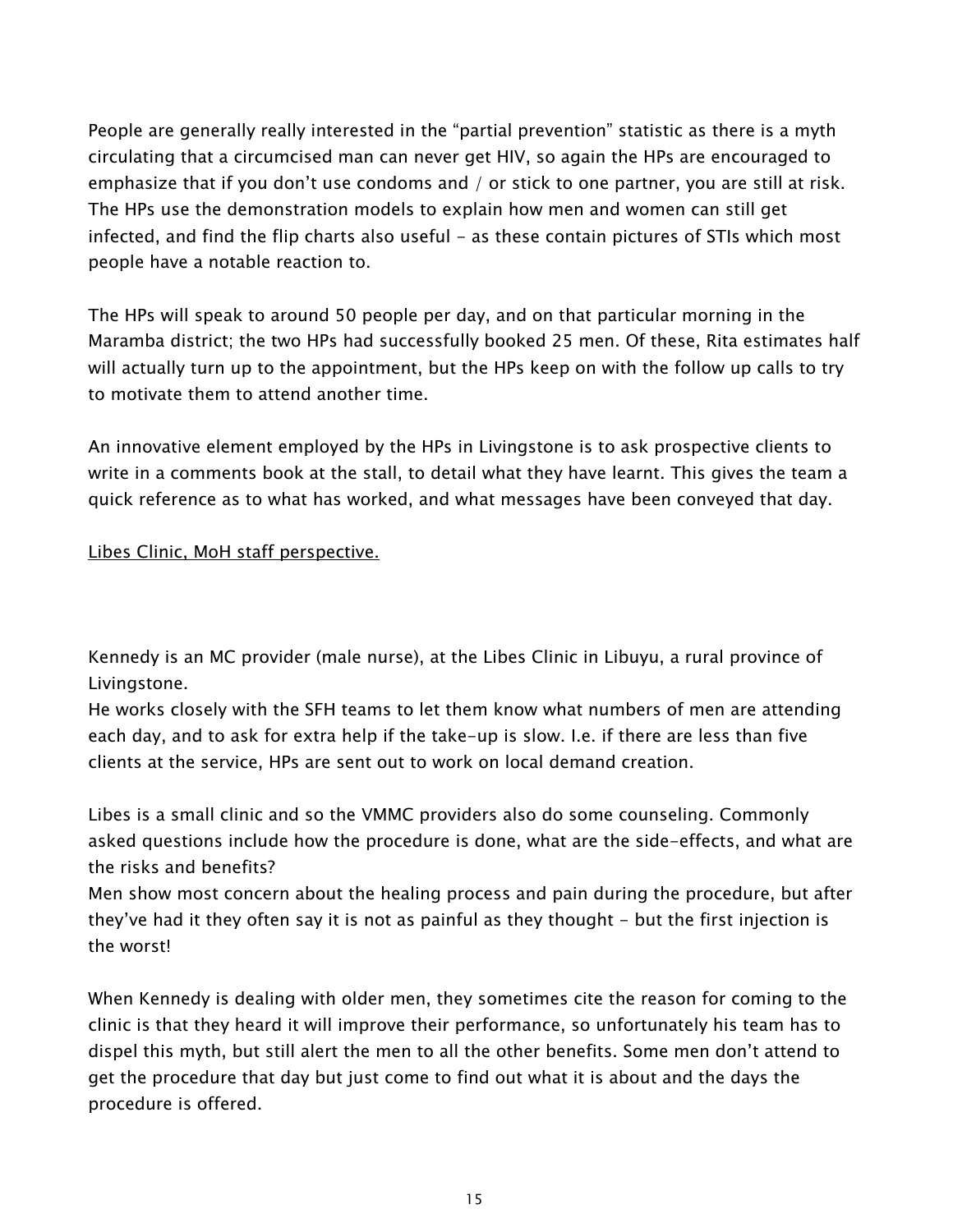The clinic experiences its busiest times when schools close in April, August and December. During the quieter months they would like to look at innovative ways to get more patients in, but see distance as the main obstacle. Men often can't attend the fixed site due to transport issues, so an increase in mobile services might improve this.

Veronica is the Manager of Libes clinic. She has regular contact with the SFH HPs, who she thinks are doing a great job of disseminating the materials to clients, and speaking to clients in languages they understand.

While the information in the education materials adequately covers the topic, she would be keen for the brochures and posters to be in different languages such as Nyanja, Tonga and Lozi. People often ask for leaflets in their language, as they may not be able to read in English. Counseling is done in the language they understand, and so providing support materials in the same language would be a huge step forward.

2. Mid Media: Mobile Video Units (MVU's) / contact gathering SFH owns several Mobile Video Units in Lusaka, Kitwe, Chipata and Livingstone, and so this localized intervention combines the use of video media with interpersonal skills. HPs are sent out with the MVU to advise the operator where best to set up the film in a local area, and what time to show the film in order to gather the biggest crowd and have most effect. HPs then play an instrumental role on the ground, gathering the audience and talking to them after the film is over. The MVU mostly showcases adverts and testimonials about VMMC, which include a song written by a Zambian musician encouraging men to go for VMMC, and short films explaining the health and hygiene benefits. When the screening is finished, the Communications Assistant engages the audience in a general conversation about VMMC. Meanwhile, the rest of the HPs who have already positioned themselves within the crowd, engage with people on a one to one level, as not all audience members may want to raise their hand and ask questions in front of the crowd. The advantage of the 'one on one' talks is that the HPs can take contact details and book clients for the service. Those who are willing, let the HP take down their contact details and

follow up with them nearer to their appointment date. Others who don't want to commit to a date for the procedure but wanted to give it some thought allow HPs to do follow up calls to answer any questions.

This exercise combining media with interpersonal communications has proven very successful in getting clients referred for services, possibly because while you've got their attention in this group setting, there is a buzz and sense of urgency which helps them take the next step.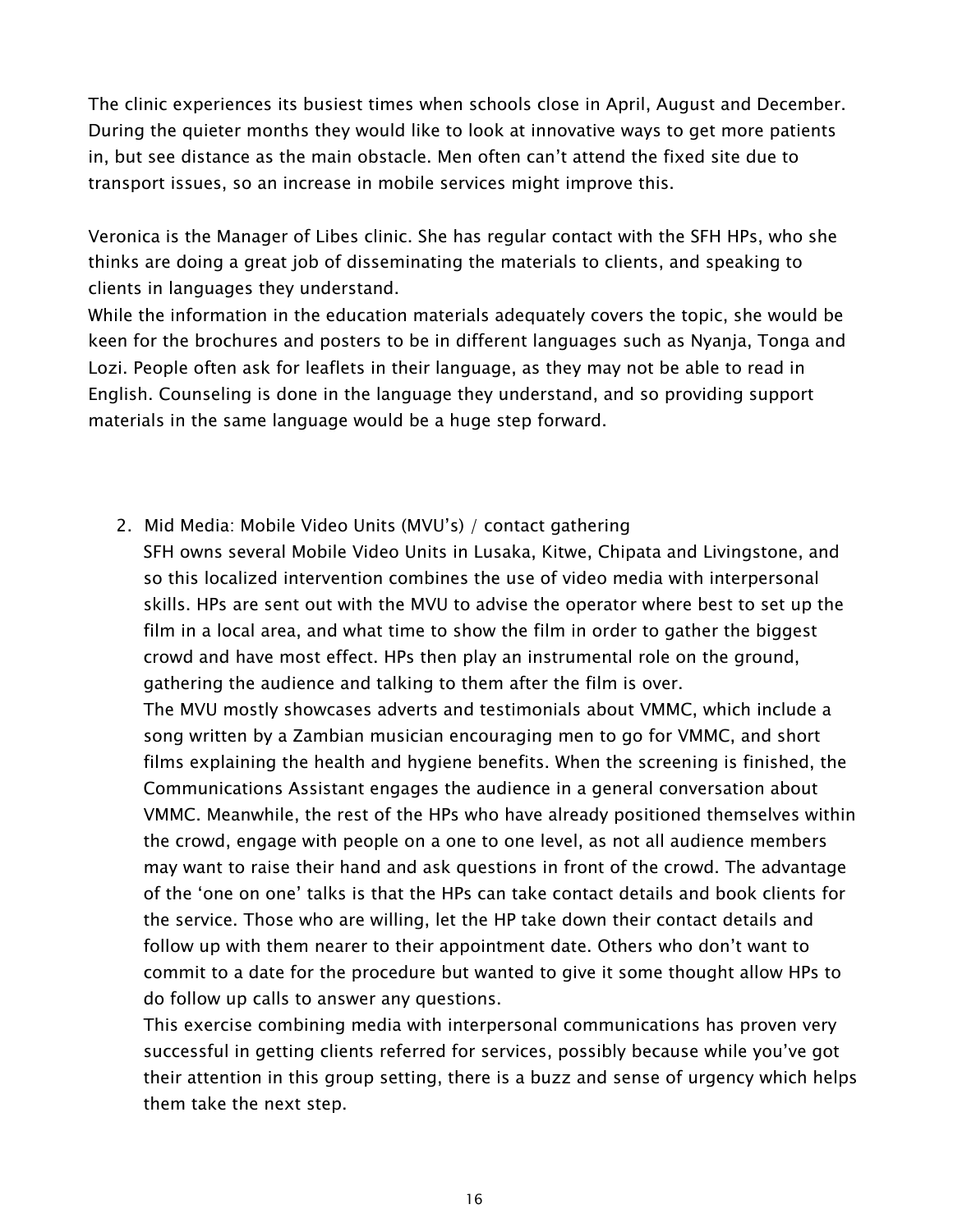MVUs are used one to three times a month. However during the rainy season, getting the MVU to villages, and getting residents to come out to watch is a challenge, so the MVU activities definitely ramp up from April onwards, when they dry season arrives. SFH is keen on intensifying the MVU / HP approach by increasing the number of HPs on ground - so they can do more mobilization, learn more about the communities and advise of new spots to take the MVU. SFH is also planning to introduce drama performances to these sessions, so that they can address myths and misconceptions in this interactive way.

### 3. Mid Media: Community radio

SFH mandates its regional offices to select and pay for airtime on local community stations. They also ask the regional teams to nominate a panel of knowledgeable guests, emphasizing the use of local people and local language. Radio stations are chosen based on an analysis of their reach and likely impact, and include a mix of English speaking and local language speaking stations. SFH is just about to start a new strategy with partner stations in order to help shape content of discussions and phone-ins more effectively. SFH will prepare suggested scripts or prompts for presenters and DJ's, and work with their production team to identify themes they can focus on each week. This more tailored approach to scripting is in response to some of the problems implementers have encountered in the past with incorrect or incomplete material being broadcast, or the conversations going off on a tangent.

# 4. Reaching Older Men / Workplace initiatives

SFH have designed a Workplace Intervention Strategy to assist in the way the community mobilizers approach and communicate with older men. Following this strategy, the Communications Assistant makes arrangements to speak to a local employer - for example a mining company in the Copperbelt region. The aim is that these conversations would lead to the employer both being more sympathetic to his employees needing time off for VMMC, and also help advocate for it. Not many of these meetings have been carried out due to staffing constraints, but SFH is hoping to scale up this process by working with local NGOs. SFH has identified an NGO that works with male employees in the Copperbelt area, and talks are underway to contract them to do demand creation with the big mining and sugar companies in that area.

SFH's 990 helpline partner CHAMP has done considerable work with male dominated industries on a variety of its other projects, and so discussions are underway as to whether SFH and CHAMP can put in place a Memorandum of Understanding with some of these companies, so that their employees can take part in demand creation activities.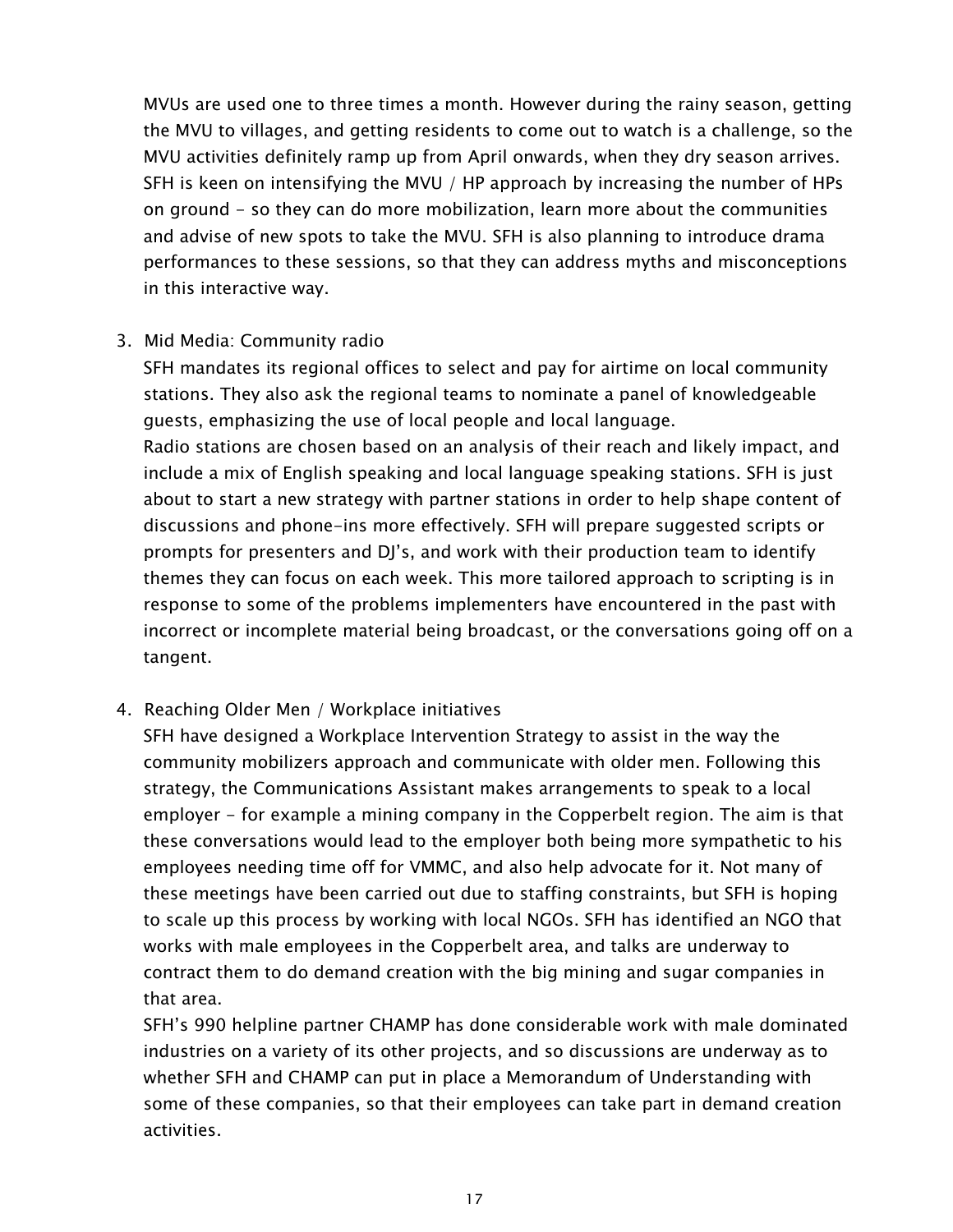### 5. Communication Materials

SFH is responsible for the design and distribution of a range of IEC materials which are used by counsellors, VMMMC providers, HPs and other partner organisations across all their demand creation activities. Materials include VMMC discussion guides, brochures, posters, banners, A6 booklets for men and women, flyers and flip-charts. The Zambia VMMC Technical Working Group recently collaborated to re-design the flip chart, which is one of the more popular visual aids used by HPs. SFH also produces a group Discussion Guide, which, depending on the needs of the audience, has a number of pages which the HP can turn to which tackle key issues  $-$  e.g. pain, spouse communication etc. All materials are currently produced in English only, which can be a problem for potential clients who either cannot read English, or would prefer to communicate in their local language. As there are over 72 different languages and dialects spoken across Zambia (and particularly in rural areas), the challenge of preparing materials to meet everyone's language preference is a significant one. The main other vernacular languages are Bemba, Kaonde, Lozi, Lunda, Luvale, Nyanja and Tonga. SFH is investigating whether translations into some of these is viable.

#### 6. CHAMP: 990 helpline<sup>1</sup>

SFH has partnered with CHAMP, an NGO based in Lusaka with the remit of building knowledge around HIV / AIDS. CHAMP runs a variety of programs including the 990 helpline, which is a confidential 24-hour health and social services advice line available toll free on the major networks in Zambia. It is staffed by trained counsellors who speak almost all local languages. They advise on issues such as HIV, malaria, family planning, gender based violence and alcohol and drug abuse. In 2010 SFH placed two counsellors at CHAMP who would assist with calls on VMMC. On average the line was receiving 200 calls every day, rising to 1,000 per day during VMMC campaign.

This sparked the decision that it might actually be more effective to deliver training to the CHAMP counsellors in VMMC so that if the two dedicated SFH counsellors were not available, all team members were still able to give knowledgeable advice. SFH is planning to deploy a research team to go to the area before and after the roadshow to evaluate the success, and determine if it could be rolled out nationwide.

# EVALUATION OF DEMAND CREATION ACTIVITIES

 $\overline{a}$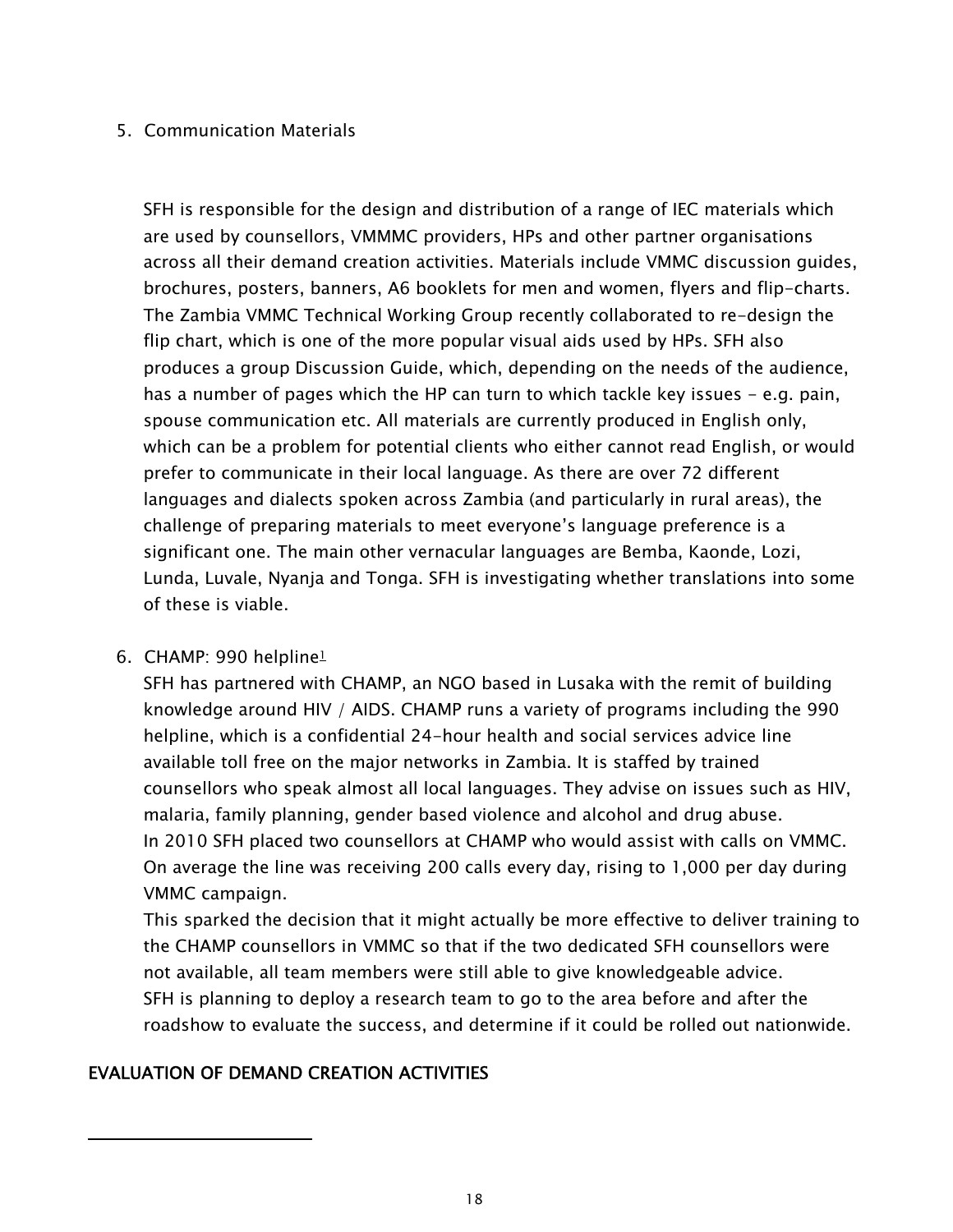### Evaluation of demand creation activities

HP Performance Database: As the HPs are volunteers, SFH has not given them individual targets for bookings but asks them to work to the site target, with an aim of HPs achieving 50% of the successful bookings.

To look at how this is mapping out in practice, SFH has developed a database which can calculate the performance of each HP. Using data from the field; calculations can be made to establish how many people each HP is bringing to the service. It can also look at each HP's "conversion rate" e.g. of 800 men booked, how many actually attend. This analysis might be used in conjunction with the new incentive pilot to help judge fairly who has performed best and is put forward for training etc. It is hoped the analysis will also help managers understand the quality of the HP's sessions better - what is it the HPs are doing right? Launched in July 2013, the database will be housed in the regions as well as SFH head office, so regional managers can do their own weekly analysis.

Client intake forms: At every clinic, the client arriving for VMMC will fill in a form and be asked how they heard about the service and why / what motivated them to come. The majority of clients say they heard from an HP or were referred by friends / satisfied clients. However, it is difficult to confirm if these peers made the recommendation as result of HP contact.

SFH has done some analysis of intake forms from before and after their October 2011 campaign and found IPC brought in the most new clients, followed by friend / family referrals.

#### LEARNING AND SCALE UP

#### Success/ Challenges

#### **Successes**

Health Promoters: SFH believes that bringing on HPs has created a much more effective demand creation model, and it will continue to evolve as SFH assesses in what situations they are most successful and how to maximise their time in the field. For example, when HPs were first brought on board, it was to create demand at static sites, but SFH quickly realised they were better deployed throughout the local area.

Successes include a robust system of training, monitoring and feedback. At weekly planning meetings HPs are encouraged to discuss the challenges of the previous week and share ideas for new outreach areas.

HPs have proven very good at getting over language barriers - many speak local languages and have learnt to describe the medical terms accurately in the different languages, being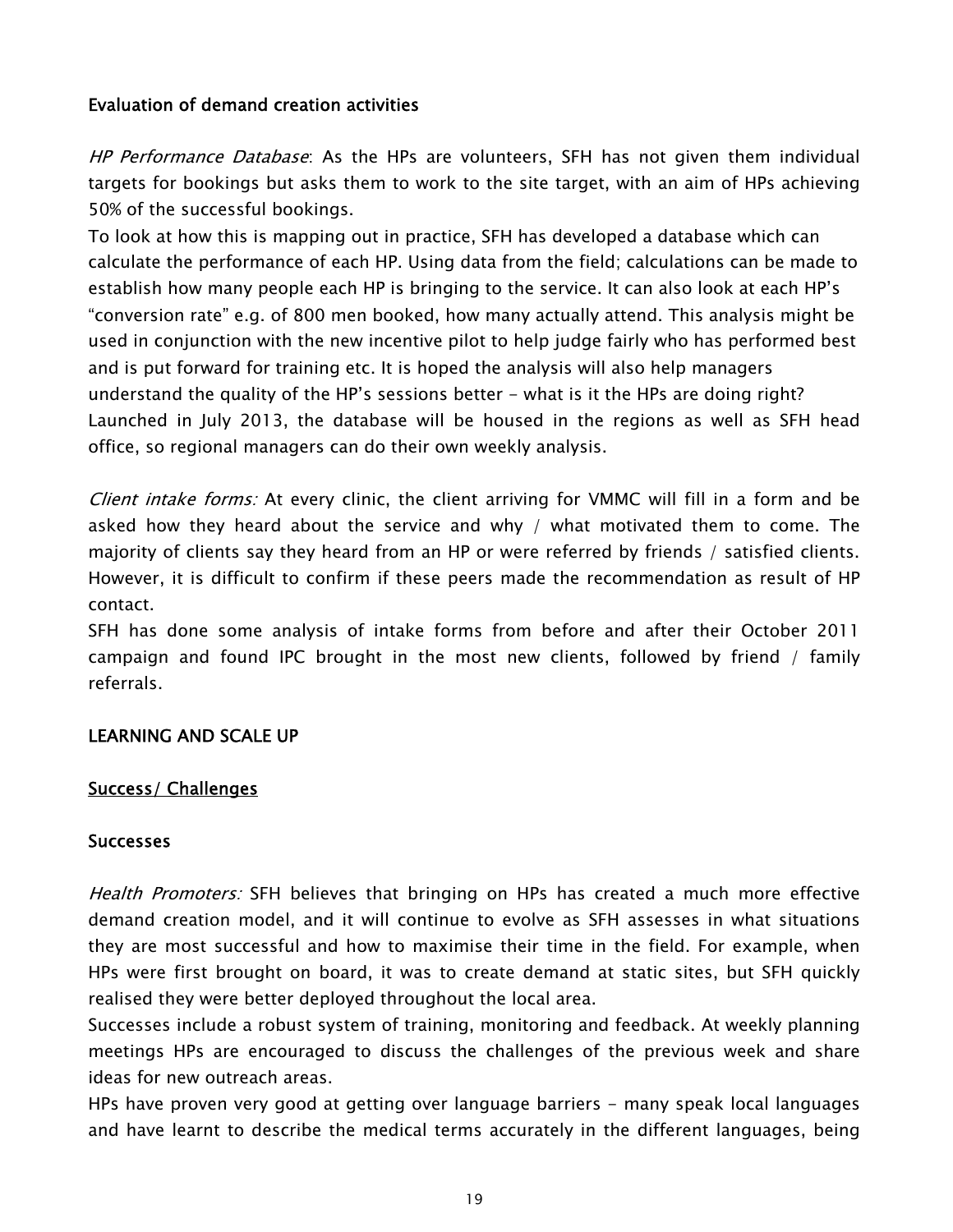careful with references to traditional circumcision to make sure clients understand that they are talking about a medical process, which involves the highest levels of hygiene, technical skill and privacy.

HPs are equipped with quite a comprehensive 'tool kit' which makes doing their job much easier. A step further suggested by some of the Livingstone team would be to supply them with VMMC branded bags to carry the materials in. They have seen how effective the t-shirts are, and think more locally branded materials such as bags and t-shirts with the names of static sites on them would assist in people knowing what they are about and where to go. Some challenges include getting the "mix" right on the ground. Some people are more comfortable talking to female HPs, while in other areas some men have been so uncomfortable, that the female HPs had to be redeployed.

Cultural / regional variations also play a huge role in the success of the HPs. They work into some areas where their messages are not welcome and over time this can wear them down, and leave them feeling frustrated. One solution has been to identify advocates in the community who can introduce the HP to village heads and other influential people, who can help give them credibility.

### Challenges and their mitigation

While HPs and medical staff are able to adapt their communication with clients to use the local language they are most comfortable with, a gap still exists with the visual materials they present the client with. Posters, booklets and leaflets are in English, and therefore may prevent, for example, a wife taking it home to her husband if he can't read it. Counsellors and HPs try to explain the detail in their language before the person takes the materials home, and often ask if someone is literate who they can give to read at home. However it would ultimately save time and be of great benefit to the staff if they could offer localized materials in the appropriate language. More local references on the leaflets might also help clients to find their nearest service. One suggestion from the team would be to have a template which they could use to print out their own small leaflets, in different languages, for advertising local services (venue and times VMMC is offered etc.)

The biggest challenge for HPs has been how to maximize their time in the field. They are mandated to spend five hours in field per day, but in rural areas, scattered settlements are an issue - to move from one area to next takes time, and many need a better form of transport than by foot. The heat and the weather can also hamper their attempts to reach far out villages. HPs and their managers have expressed their keenness for the introduction of bicycles as a helpful addition.